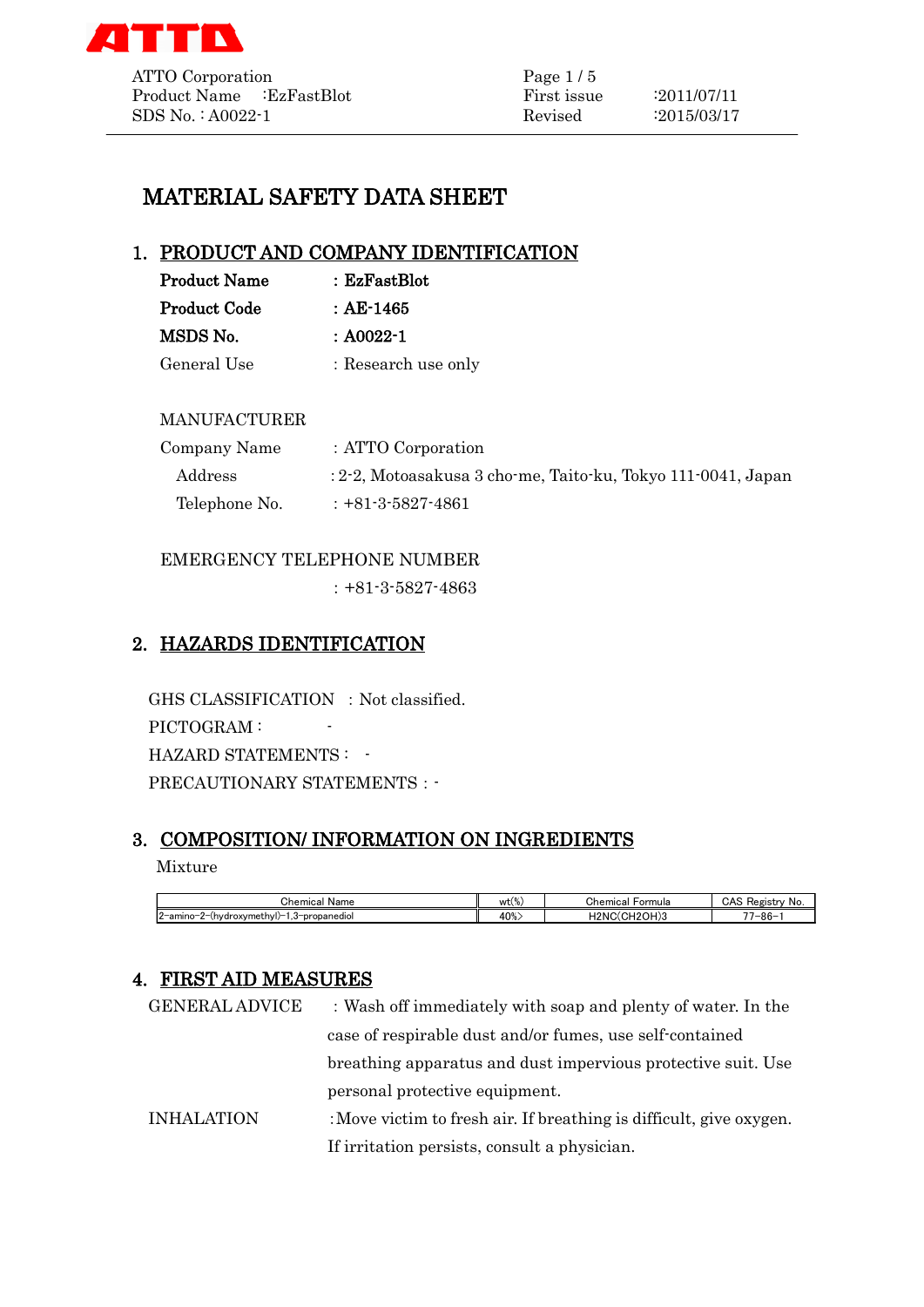

ATTO Corporation Page 2/5 Product Name :EzFastBlot First issue :2011/07/11 SDS No. : A0022-1 Revised :2015/03/17

| <b>EYE</b>       | : Remove any contact lenses at once. Flush eyes well with     |
|------------------|---------------------------------------------------------------|
|                  | flooding amounts of running water for at least 15 minutes.    |
|                  | Assure adequate flushing by separating the eyelids with       |
|                  | sterile fingers. If irritation persists, consult a physician. |
| <b>SKIN</b>      | : Remove contaminated clothing. Wash thoroughly with soap     |
|                  | and water. If irritation persists, consult a physician.       |
| <b>INGESTION</b> | : Rinse mouth, give plenty of water to dilute the substance.  |
|                  | Never give anything by mouth to an unconscious person.        |
|                  | Consult a physician.                                          |

## 5. FIRE FIGHTING MEASURES

FLAMMABLE PROPERTIES

:Not flammable

#### EXTINGUISHING MEDIA

:Carbon dioxide, dry chemical, foam water.

#### FIRE FIGHTING INSTRUCTIONS

:Self-contained breathing apparatus required. Firefighters should wear the usual protective gear.

## 6. ACCIDENTAL RELEASE MEASURES

#### PERSONAL PRECAUTIONS

:Remove ignition sources and ventilate the area. In case of insufficient ventilation, wear suitable respiratory equipment. Avoid raising dust and avoid contact with skin and eyes.

#### ENVIRONMENTAL PRECAUTIONS

:Prevent spills from entering sewers, watercourses or low areas.

#### METHODS FOR CLEANING UP

:Do not touch spilled material without suitable protection (See section 8). After materials completely picked up, wash the spill site with soap and water and ventilate the area. Put all wastes in a plastic bag for disposal and seal it tightly. Remove clean, or dispose of contaminated clothing.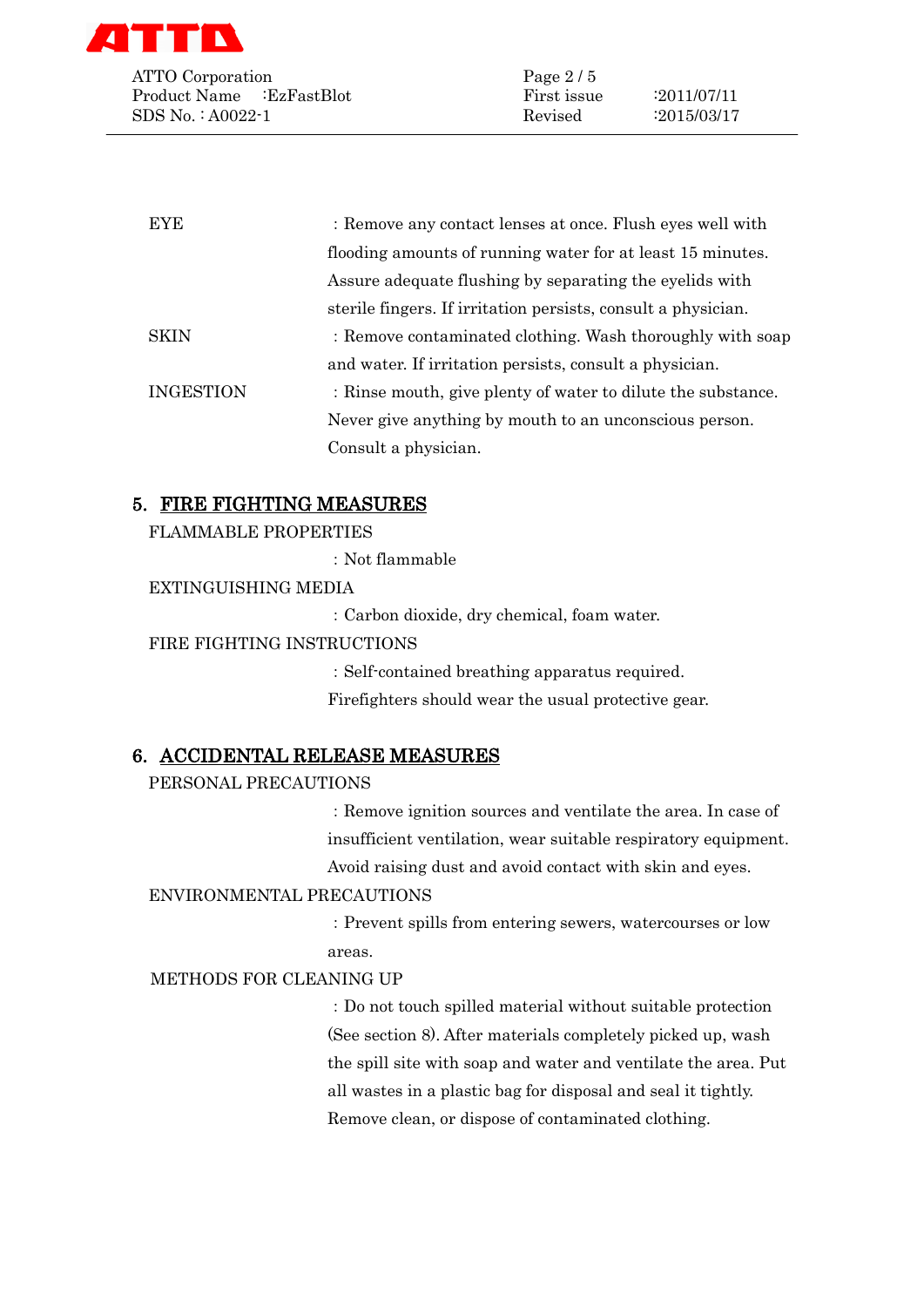

ATTO Corporation Page 3/5 Product Name :EzFastBlot First issue :2011/07/11 SDS No. : A0022-1 Revised :2015/03/17

# 7. HANDLING AND STORAGE

| HANDLIN | : Protect against physical damage. Avoid breathing dust.       |
|---------|----------------------------------------------------------------|
|         | Wash thoroughly after handling. Keep out of reach of children. |
|         | Avoid contact with skin, eyes and clothing.                    |
| STORAGE | : Store at Room Temperature. Store away from oxidizers.        |
|         |                                                                |

## 8. EXPOSURE CONTROLS / PERSONAL PROTECTION

#### ENGINEERING MEASURES

:Use exhaust ventilation to keep airborne concentrations below exposure limits.

Use only with adequate ventilation.

VENTILATION : Local Exhaust ; Necessary,

Mechanical (General); Recommended

## PERSONAL PROTECTION;

Respiratory protection

:Use a NIOSH/MSHA or European Standard EN149 approved respirator if the vapor concentrations exceed regulatory guidelines.

| Hand protection          | : Chemical resistant gloves         |  |
|--------------------------|-------------------------------------|--|
| Eye protection           | : Safety glasses (Chemical goggles) |  |
| Skin protection          | : Protective clothing               |  |
| <b>CONTROL PARAMETER</b> |                                     |  |
|                          |                                     |  |

OSHA Final Limits: None established

 $ACGIH TLV(s)$  : None established

## 9. PHYSICAL AND CHEMICAL PROPERTIES

Appearance : liquid (clear) Odor : Odorless  $pH$  :  $10 \sim 10.5$ Boiling Point / Boiling Range :Not available Melting Point / Melting Range :Not available Decomposition Temperature :Not available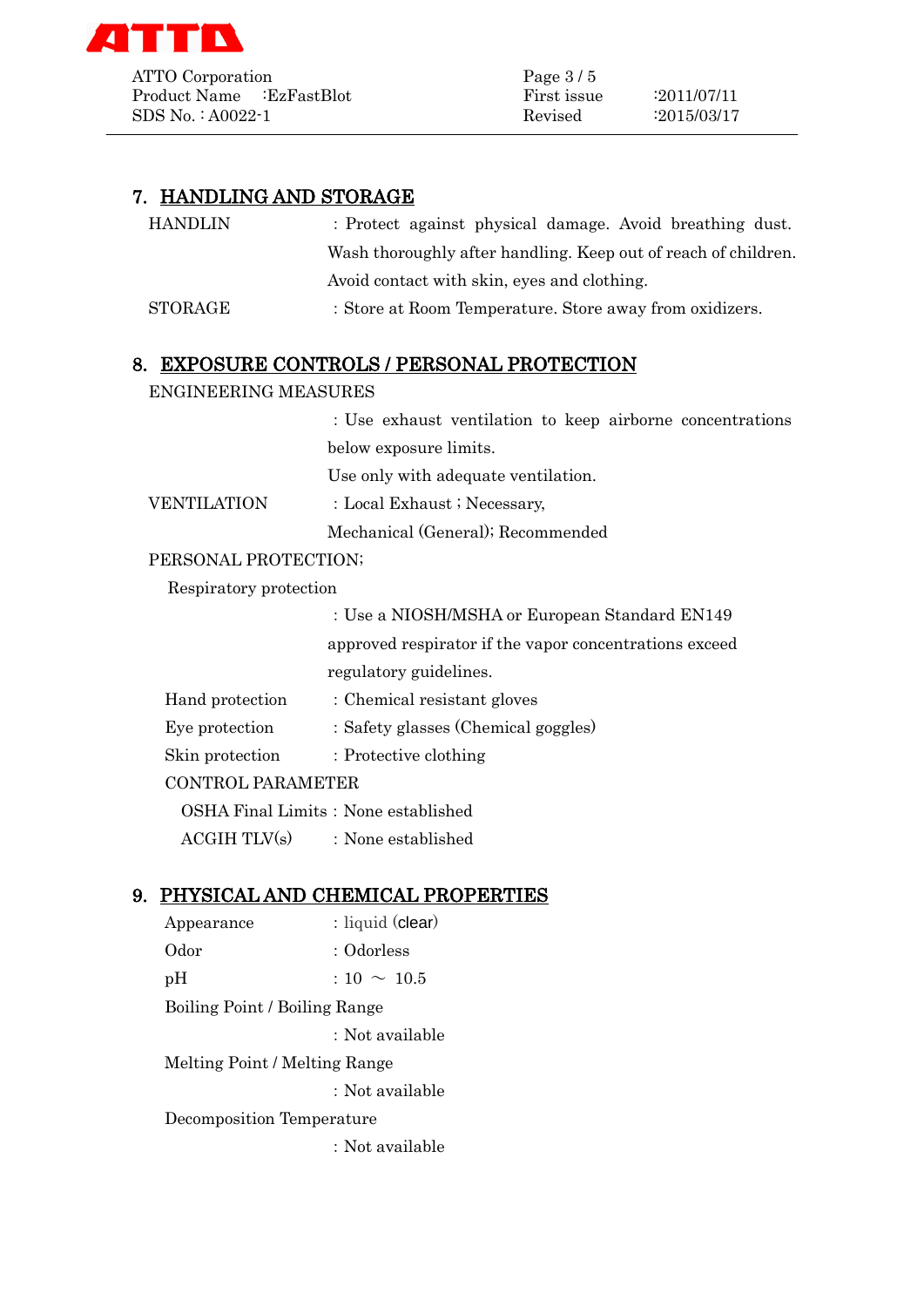

ATTO Corporation Page 4/5 Product Name :EzFastBlot First issue :2011/07/11 SDS No.: A0022-1 Revised :2015/03/17

| Flash Point                              | : Not available |  |
|------------------------------------------|-----------------|--|
| <b>Auto Ignition Temperature</b>         |                 |  |
|                                          | : Not available |  |
| Flammability                             | : Not flammable |  |
| <b>Explosive Properties</b>              | : Not available |  |
| <b>Oxidizing Properties</b>              | : Not available |  |
| Vapor Pressure                           | : Not available |  |
| <b>Relative Density</b>                  | : Not available |  |
| Solubility                               | : Not available |  |
| Partition Coefficient (n-octanol /water) |                 |  |
|                                          | : Not available |  |
| Viscosity                                | : Not available |  |
| Vapor Density                            | : Not available |  |
| <b>Evaporation Rate</b>                  | : Not available |  |
|                                          |                 |  |

# 10.STABILITY AND REACTIVITY

CONDITIONS TO AVOID

|                           | : Sunlight, heat, moisture                |
|---------------------------|-------------------------------------------|
| <b>STABILITY</b>          | : Stable for one year at Room Temperature |
| <b>MATERIALS TO AVOID</b> |                                           |
|                           | $\mathbf{11}$ $\mathbf{12}$ $\mathbf{13}$ |

:Oxidizers, alkalis, Strong Acids

HAZARDOUS REACTIONS / DECOMPOSITION PRODUCTS

:Carbon monoxide, Nitrogen oxide,

# 11.TOXICOLOGICAL INFORMATION

| <b>Acute Toxicity</b>                   | : Not available |
|-----------------------------------------|-----------------|
| Eye Irritation                          | : Not available |
| Skin Irritation                         | : Not available |
| Sensitization                           | : Not available |
| Repeated Dose Toxicity                  |                 |
|                                         | : Not available |
| Chronic Toxicity                        | : Not available |
| Mutagenicity                            | : Not available |
| Carcinogenicity                         | : Not available |
| Reproductive and Developmental Toxicity |                 |
|                                         | : Not available |